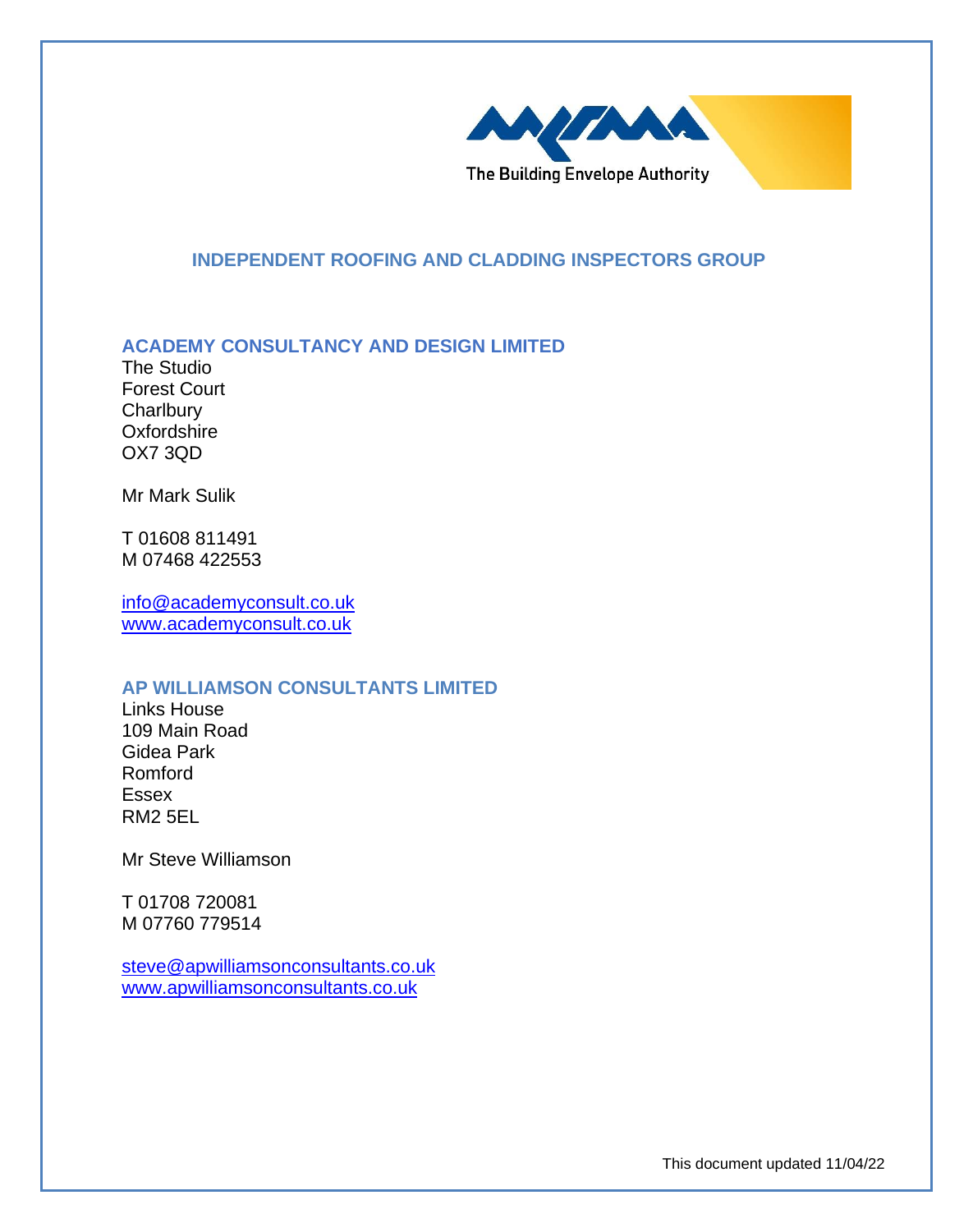# **AWM SURVEYORS LTD**

Express Group Building College Business Park Kearsley Road Ripon North Yorkshire HG4 2RN

Mr Nathan Fox/Mr Neil Barrett

T: 01765 647665 F: 01765 699061

[Nathan.fox@awmsurveyors.co.uk](mailto:Nathan.fox@awmsurveyors.co.uk) [Neil.barrett@awmsurveyors.co.uk](mailto:Neil.barrett@awmsurveyors.co.uk)

[info@awmsurveyors.co.uk](mailto:info@awmsurveyors.co.uk) [www.awmsurveyors.co.uk](http://www.awmsurveyors.co.uk/)

# **BARRY JACKSON ASSOCIATES LIMITED**

Chiltern House Business Centre 45 Station Road Henley on Thames RG9 1AT

Mr Barry Jackson

T 01491 845546 M 07774 249471

[admin@bj-assoc.co.uk](mailto:admin@bj-assoc.co.uk) [www.bj-assoc.co.uk](http://www.bj-assoc.co.uk/)

## **CAPITAL PROPERTY & CONSTRUCTION CONSULTANTS LTD**

Liberty Square 1230 -1232 High Road Whetstone N20 0LH

T 0203 653 0900

[info@capitalpcc.co.uk](mailto:info@capitalpcc.co.uk) [www.capitalpcc.co.uk](http://www.capitalpcc.co.uk/)

**- 2 -**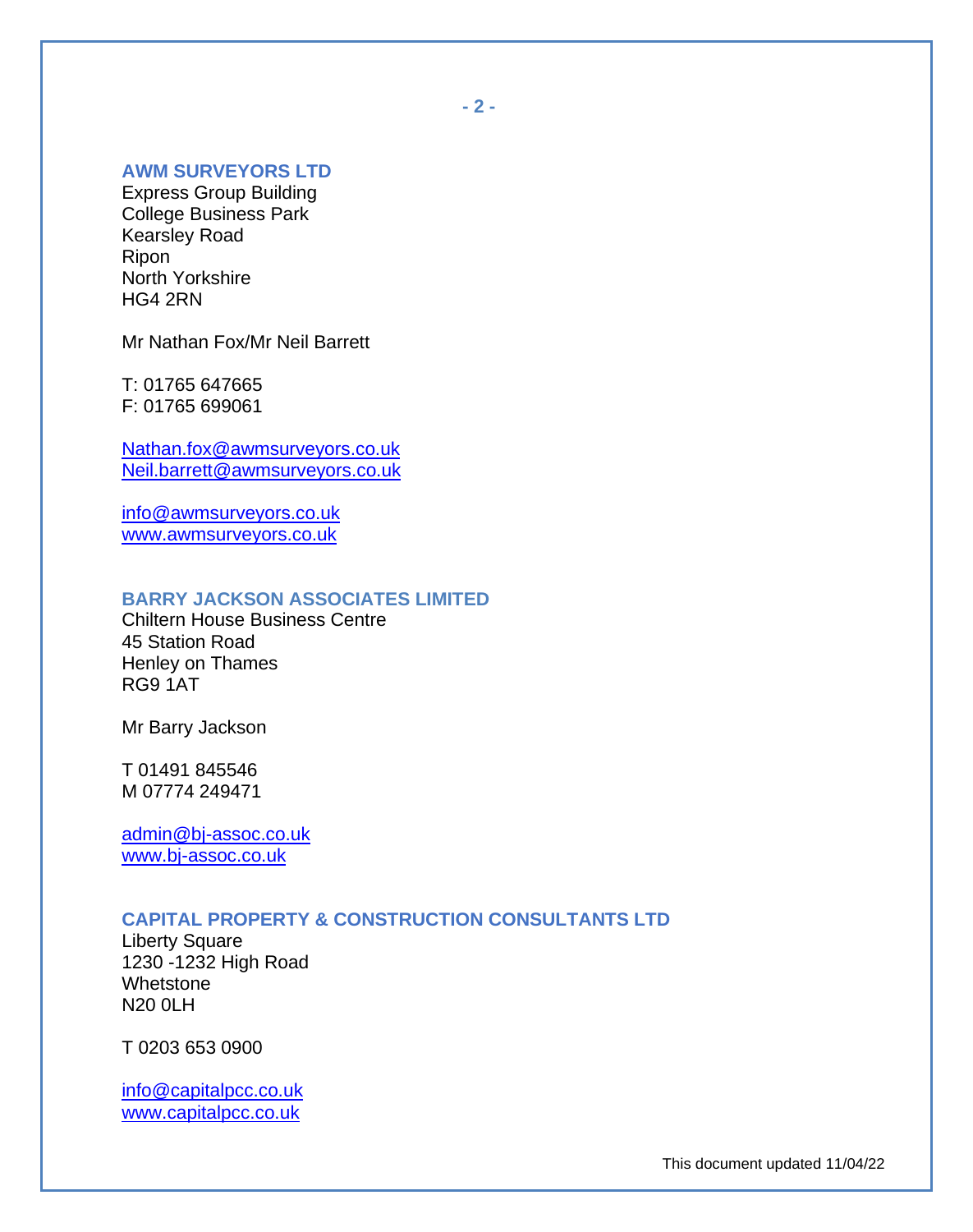### **CHARNWOOD ROOFING ASSOCIATES**

8 Chambers Close Markfield **Leicestershire** LE6 9NB

Mr Spencer Jones

M 07875 516989

[info@charnwoodroofing.com](mailto:info@charnwoodroofing.com) [www.charnwoodroofing.com](http://www.charnwoodroofing.com/)

# **CNB CONSULTANTS LIMITED**

1 Hazel Close Thorpe Marriott **Norwich** Norfolk NR8 6YE

Mr Chris Bussens

T 01603 261657 F 01603 261657 M 07708 887202

[chris@cnbconsultants.co.uk](mailto:chris@cnbconsultants.co.uk) [www.cnbconsultants.com](http://www.cnbconsultants.com/)

#### **COMMERCIAL PROPERTY SURVEYS LTD**

Unit 3 Radway Industrial Estate Radway Road Solihull West Midlands B90 4NR

Mr David Carter

T 0121 711 7110

[dave@buildingsurveys.com](mailto:dave@buildingsurveys.com) [www.buildingsurveys.com](http://www.buildingsurveys.com/)

This document updated 11/04/22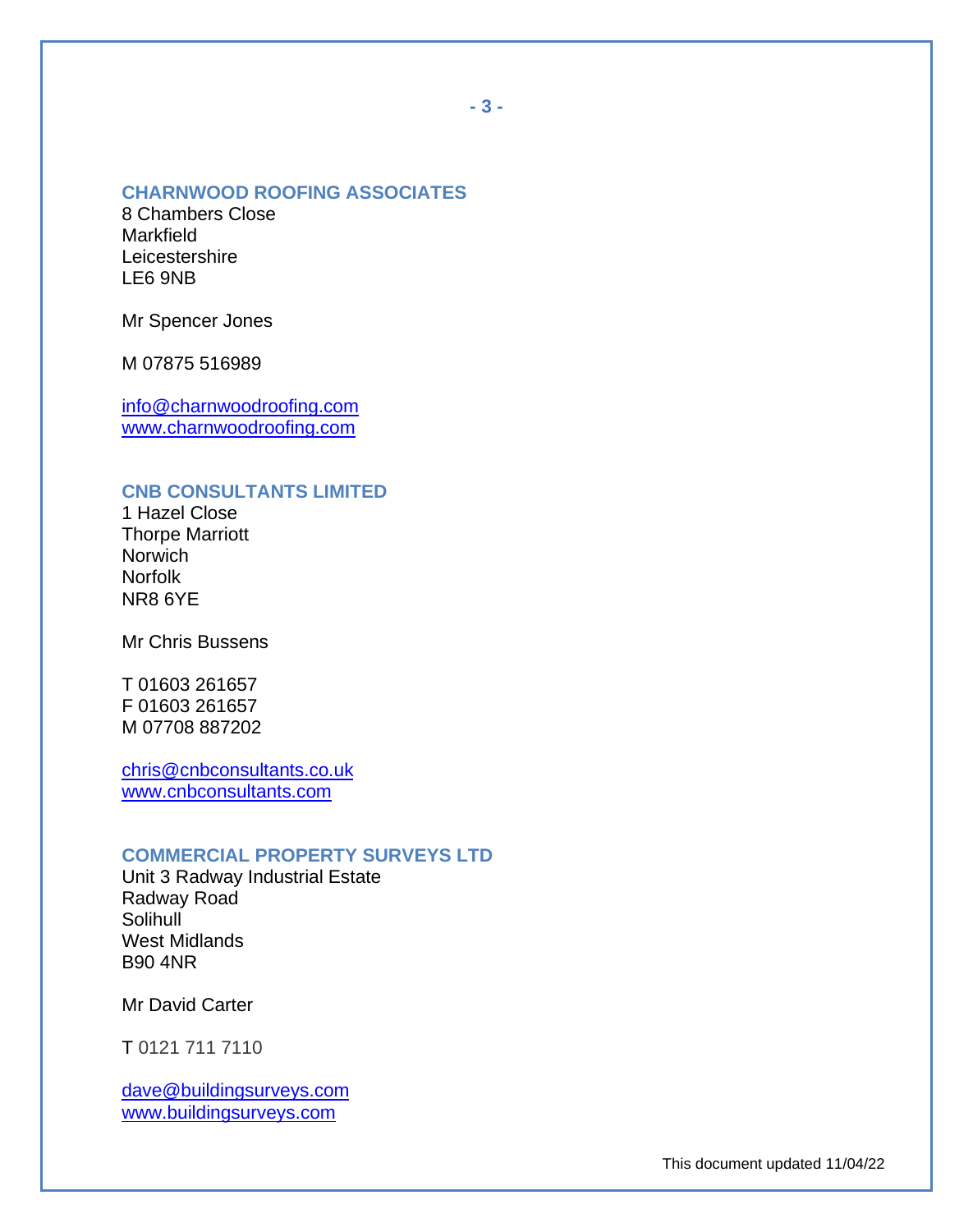### **GDH CONSULTING**

16 Heronsgate Trading Estate Paycocke Road Basildon Essex SS14 3EU

Mr Gavin Harriman

T 07753 245102

[gavin@gdhconsulting.co.uk](mailto:gavin@gdhconsulting.co.uk)

# **MICHAEL KILBEY ASSOCIATES LTD**

Unit 19 Chiltern Business Centre 63-65 Woodside Road Amersham **Bucks** HP6 6AA

Mr Guy Kilbey

T 01494 723365

[guy@mkaconsultants.co.uk](mailto:guy@mkaconsultants.co.uk) [www.mkaconsultants.co.uk](http://www.mkaconsultants.co.uk/)

#### **RJC (UK) LTD**

Mews Place The Street Hatfield Peveril Essex CM3 2EH

Mr Russell Allen

T 01245 380870

[admin@rjcuk.com](mailto:admin@rjcuk.com) [www.rjcuk.com](http://www.rjcuk.com/)